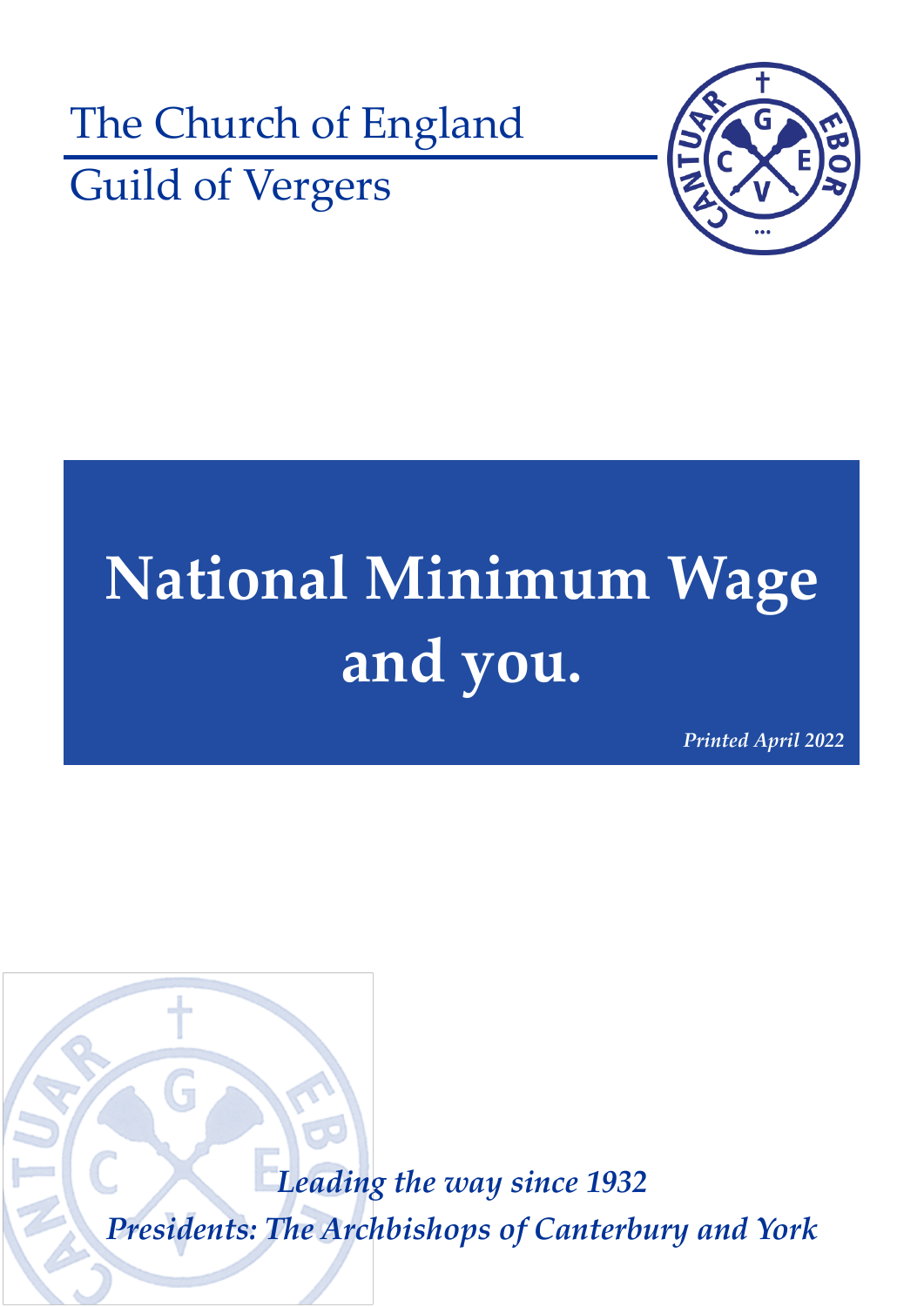# **What does the National Living Wage mean to those who are in tied accommodation?**

This leaflet is provided to help you work out what is the National Minimum Wage, and the National Living Wage for those aged over 23, for someone with accommodation provided with their position. It is worth noting that some Churches (also read Cathedral or Chapel, as appropriate) may include some or all bills in with the housing package and or Council Tax, no matter the package the minimum wage must not go below the stated minimum.

#### **What is the minimum wage?**

The National Minimum Wage act of 1998 came into force on 1 April 1999 to ensure there was a fair minimum wage across the country, back then the minimum wage was £3.60 (adult  $(21+)$ ) and £3.00 (Development Rate), from 1 April 2022 this has now risen, today's minimum/living wage is £9.50 (Adult (23+)), £9.18 (21–22), £6.83 (18–20), £4.81 (U18 & Apprentices).

## **But how does this relate to us, as Vergers who are housed?**

The Government has set a figure for accommodation charges that should be taken into account when working out your minimum wage. This amount is £8.70 per day or £60.90 per week. The £60.90 offset is also inclusive of any bills or charges that your Church may also be paying, so they cannot make further deductions from your wage. It is worth noting that if you are paid above the minimum wage then your employer may charge what they wish for accommodation offset providing that it does not take you below the minimum wage.

#### **Accommodation Offset**

Accommodation provided by an employer can be taken into account when calculating the National Minimum Wage or National Living Wage.

No other kind of company benefit (such as food, a car, childcare vouchers) counts towards the minimum wage.

The accommodation rates are set in April 2022 for the year is £8.70 (daily) or £60.90 (weekly).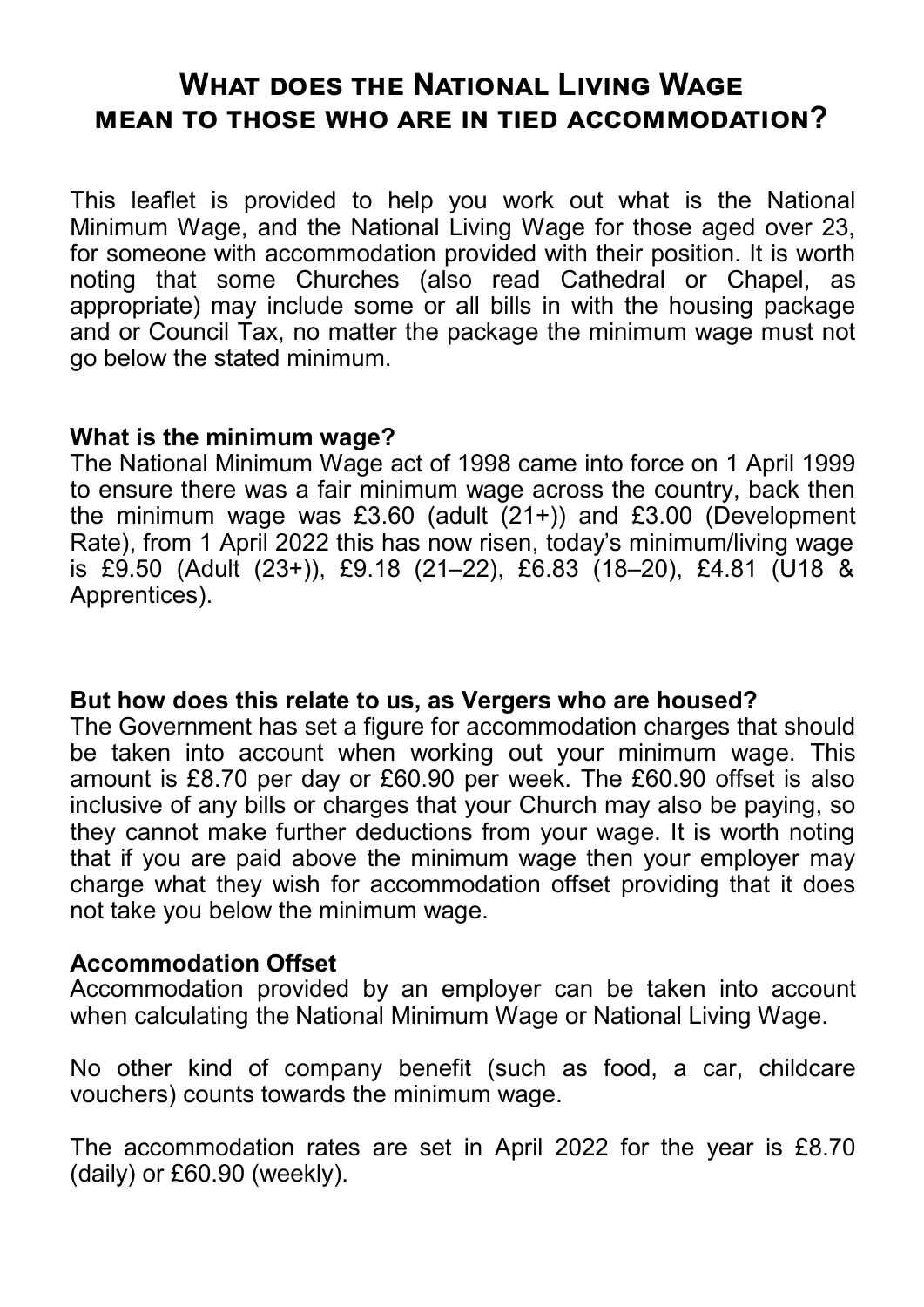# **So how do we work it out?**

Let us take Mr Simpson (who is 38 years old), is a Verger and is housed rent free (Council Tax paid by the Church, utility bills not included) he is paid £14,500.00 per annum, and is contracted for 36 hours per week.

Divide the annual wage by 52 (to get the weekly wage) £14,500.00 ÷ 52 = £278.85 Now add the Accommodation offset of £60.90  $£278.85 + £60.90 = £339.75$ Now divide by the number of contracted hours, in this case 36  $£339.75 \div 36 = £9.44$ 

Therefore Mr Simpson's hourly rate, taking accommodation into account, is £9.44 this is £0.06 **below** the National Living Wage.

Or Mrs Jones (who is 27 years old), is a Verger and is housed (Council Tax, utility bills not included) she is paid £19,000.00 per annum, and is contracted for 36.25 hours per week and £5,000 per annum is taken from the salary.

Reduce annual wage by the Rent charged  $£19,000.00 - £5,000.00 = £14,000.00$ Divide the annual wage by 52 (to get the weekly wage) £14,000.00 ÷ 52 = £269.23 Now add the Government Accommodation offset of £60.90  $£269.23 + £60.90 = £330.13$ Now divide by the number of contracted hours, in this case 36.25  $£330.13 \div 36.25 = £9.11$ 

Therefore Mrs Jones hourly rate, taking accommodation into account, is £9.11 this is £0.39 **below** the National Living Wage.